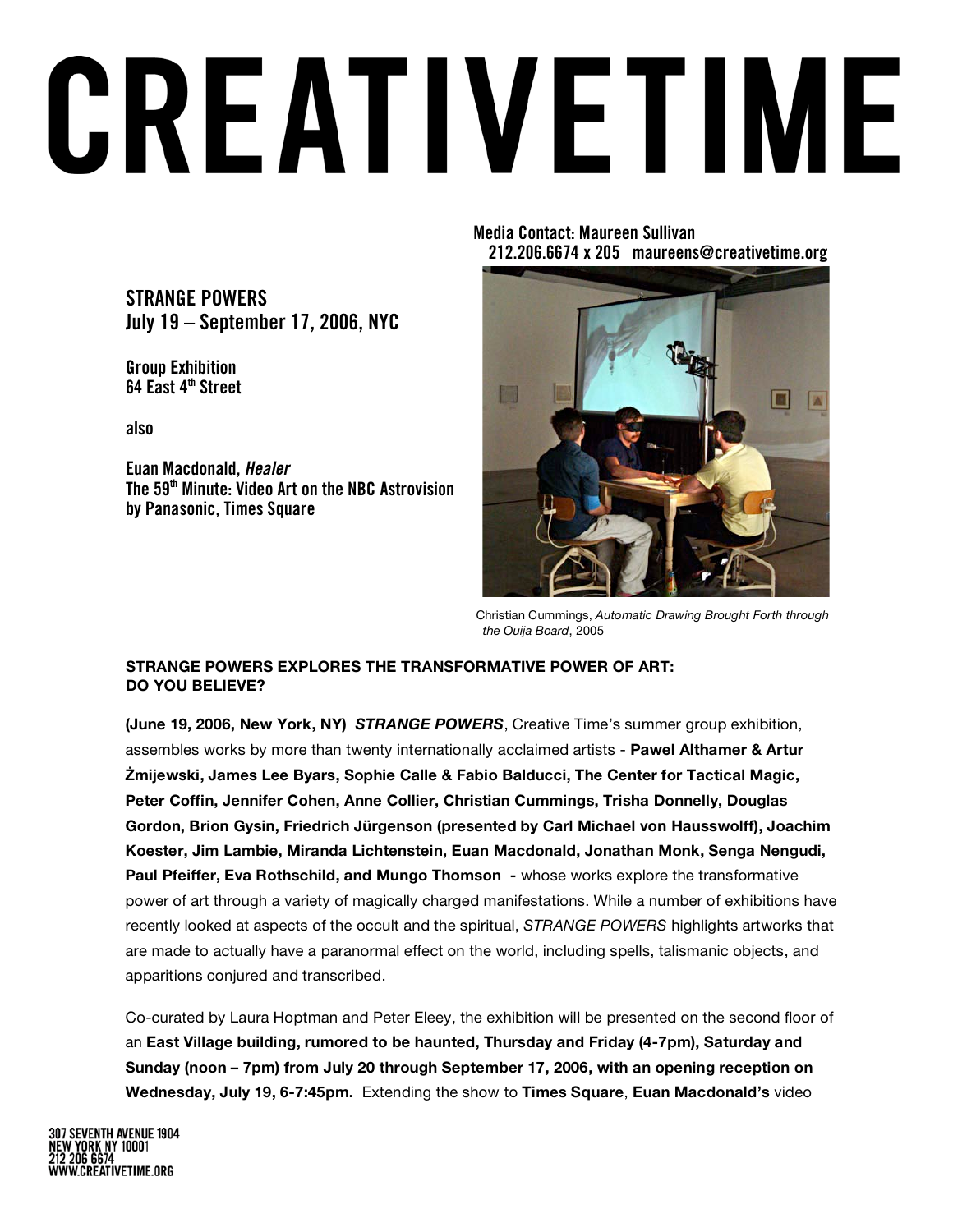# CREATIVETIME

portrait of a healer will simultaneously offer its subject's positive psychic effects to the wider public on the last minute of every hour on *The 59th Minute: Video Art on the NBC Astrovision by Panasonic.*

The notion that visual art has the power to conjure the invisible, to embody something or someone, to bring back an image from the past or envision a point in the future has been an element of imagemaking since cave painting. "That a number of contemporary urban artists in the U.S. and Europe would find this kind of magical thinking of interest makes sense for our uneasy moment that is marked by rapid change, startling violence and a kind of cultural helplessness. This moment has encouraged timidity and solipsism in contemporary production, but also has sparked a renewed faith in the power of art that can be both bold and affirmative," states Laura Hoptman.

The projects in *STRANGE POWERS* actively strive to create, register or reveal some kind of transformation in their relationship to visitors and the space around them; many of the artists incorporate the magical directly into their broader practice and/or examine art as incantation. Featured works include two spell drawings by **Brion Gysin**, video works by **Sophie Calle & Fabio Balducci** of a psychic test and **Pawel Althamer & Artur !mijewski** testing the effects of various psychotropic substances, archival spirit communication audio recordings from the 1960's by the late Swedish artist **Friedrich Jürgenson** (presented by Carl Michael von Hausswolff), **Douglas Gordon**'s text beckoning visitors to "Do Something Evil" (to which the curators offer a response), a "soul stick" by 2005 Turner Prize nominee **Jim Lambie**, aura portraits of artists by **Anne Collier**, a photograph by **Trisha Donnelly**, the Ghost of **James Lee Byars,** a crystal ball by **Eva Rothschild**, four sets of black wind chimes by **Mungo Thomson**, and **Paul Pfeiffer**'s version of a spoon bent by the poltergeist in the film of the same name. Certain artists are making new works specifically for the exhibition, including **Joachim Koester**, **Jennifer Cohen**, and **Senga Nengudi**; **Jonathan Monk** is re-creating a work for which he mailed a set of letters to the last address of the late artist Alighiero Boetti. A number of the works in the show take the form of performance. In addition to a new wall drawing, **Peter Coffin** will contribute a new work that gallery attendants will perform upon visitors at their request. **Miranda Lichtenstein** has commissioned a spiritual healer to "clear" the exhibition space prior to installation – a private performance that will be included in the show as a photograph by the artist. **The Center for Tactical Magic** will conduct a public workshop on botanical telepathy in connection with their work in the show - a participatory investigation into the effects of positive and negative thinking on plants. **Christian Cummings** will create séance drawings as a public event during the opening weekend, channeling spirits through his pen and ouija board.